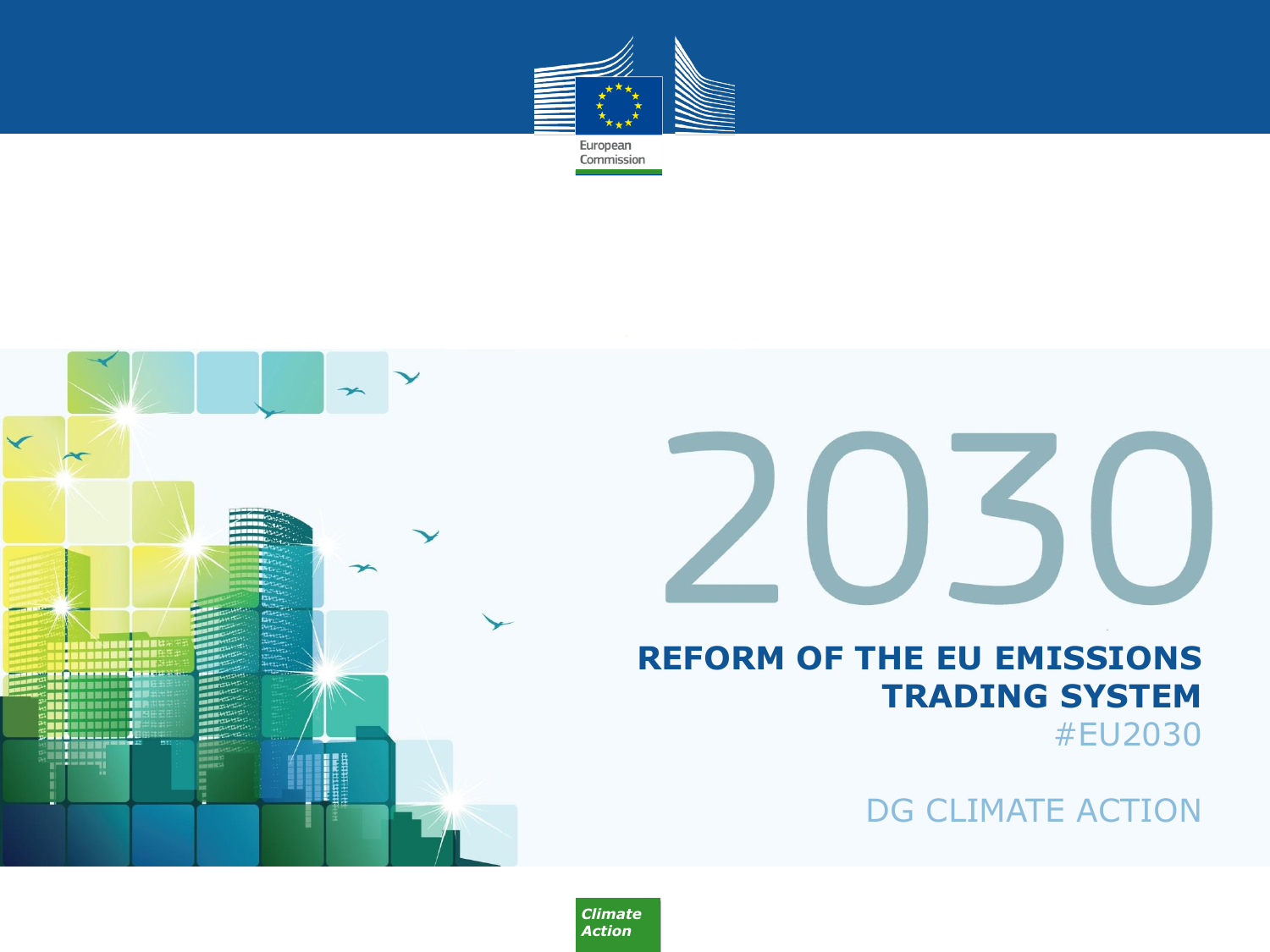

## **The EU is gradually decarbonising …**



**Decoupling** economic growth and GHG emissions: EU GDP grew 45% in 1990 to 2011, while emissions decreased by 18.3 %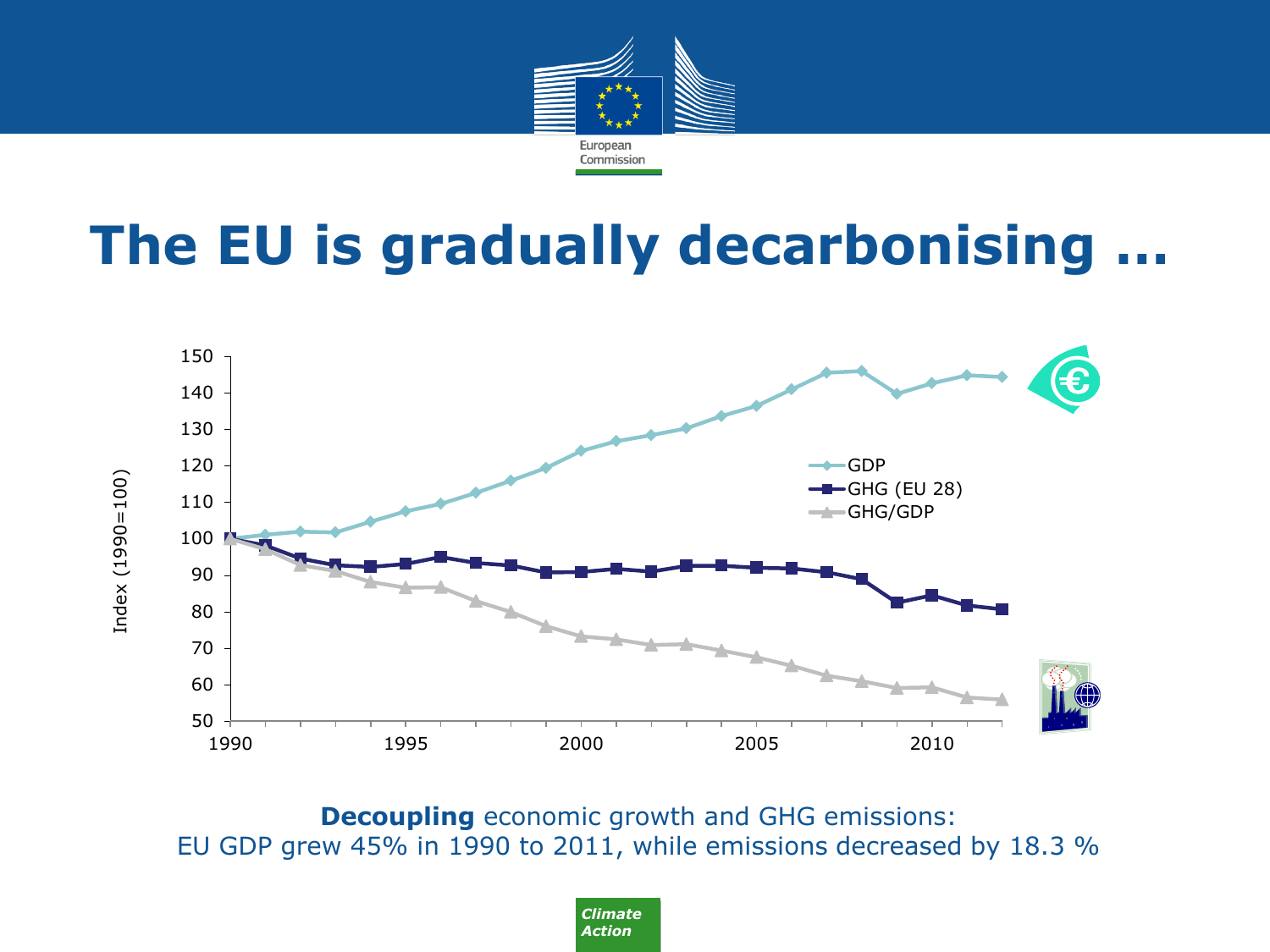

#### **European carbon market**



- Created EU-wide price signal
- Liquid market with growing volumes
- Back-loading of auction volumes started on 12 March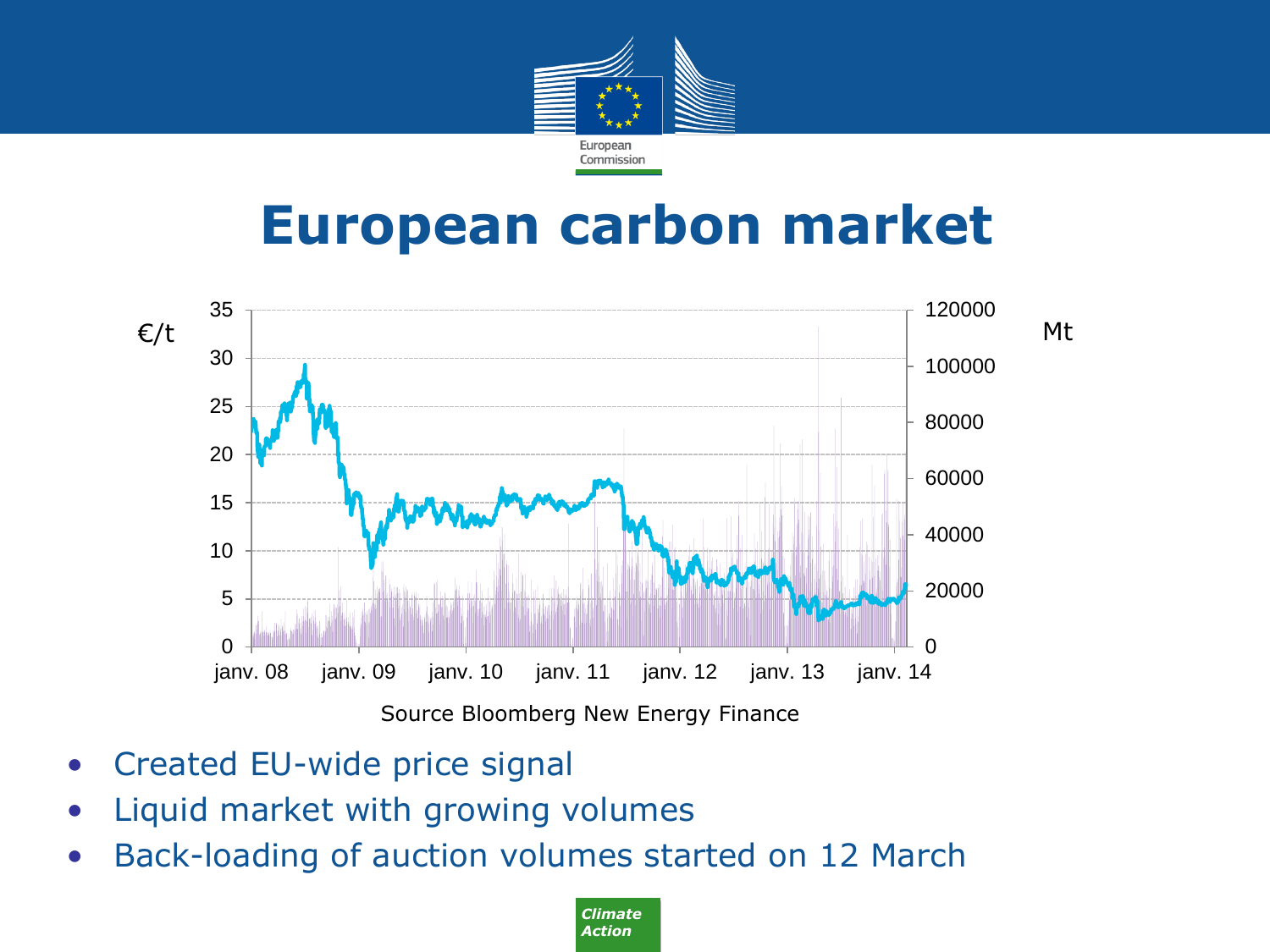

# **Substantially improved architecture in phase 3 (2013 to 2020)**

The EU ETS is working well from a technical point of view

Starting last year, it saw a major overhaul

- Cap-setting is an EU process
- Auctions are a daily routine
- Harmonised free allocation to industry and carbon leakage provisions
- Single registry is operational
- Rules for recognising international credits
- Improved protection against fraud (allowances covered by new MiFID)

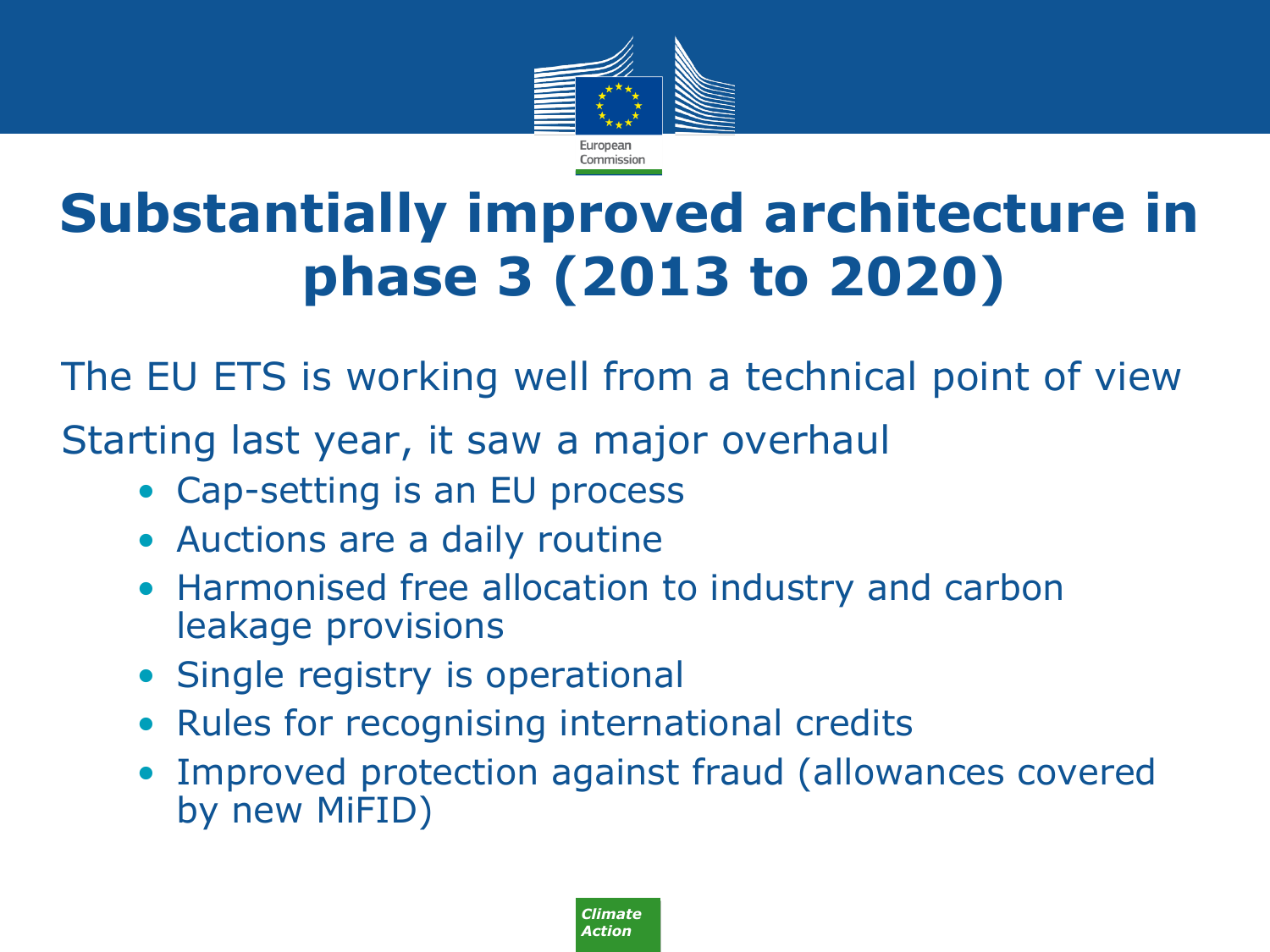

## **There comes the recession – and the structural reform debate**

- Large and persistent market imbalance
- Back-loading of auction volumes only first, temporary step

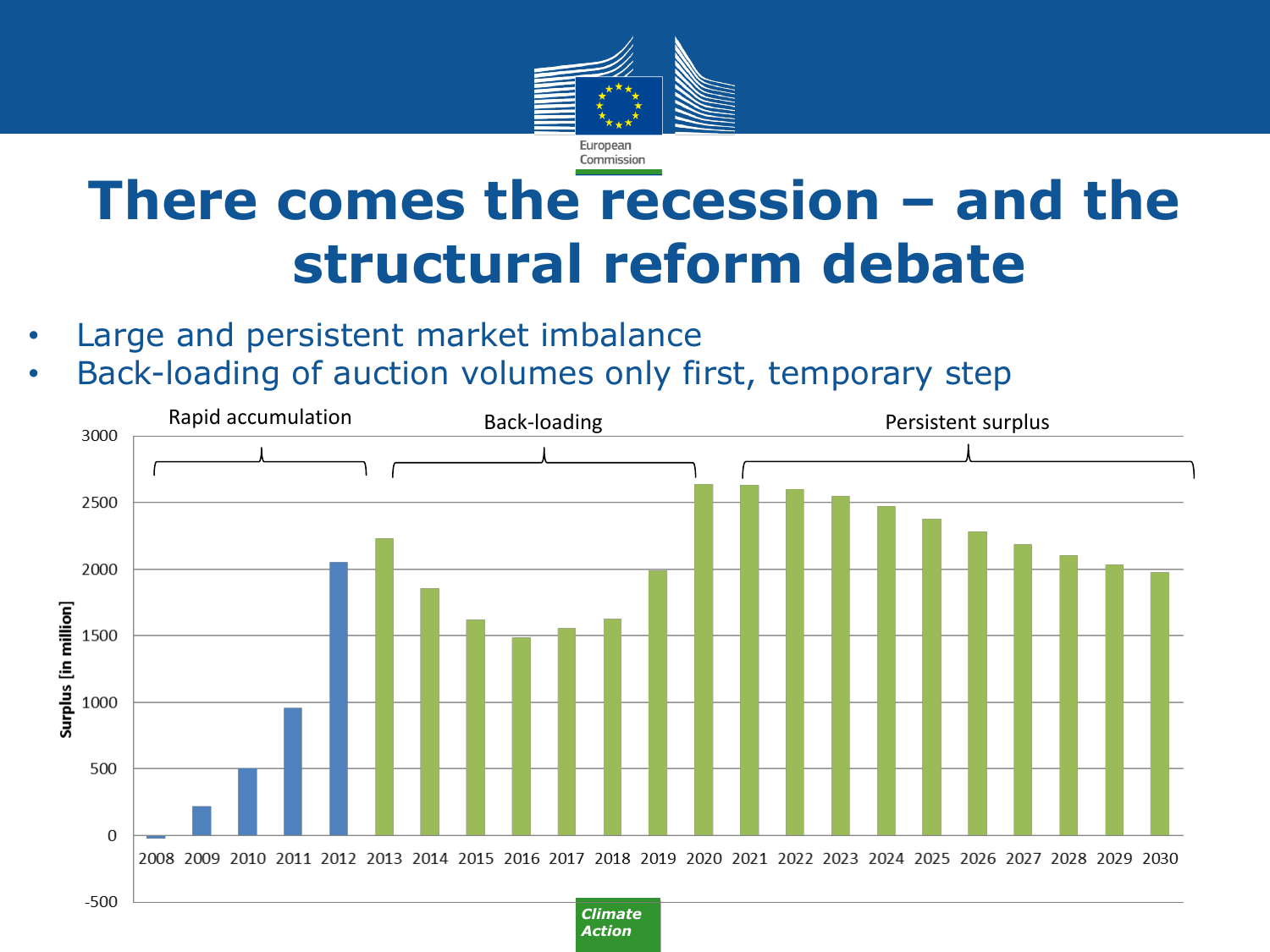

# **Market stability reserve: Operation**

• Annual publication of total number of allowances in circulation – starting May 2017

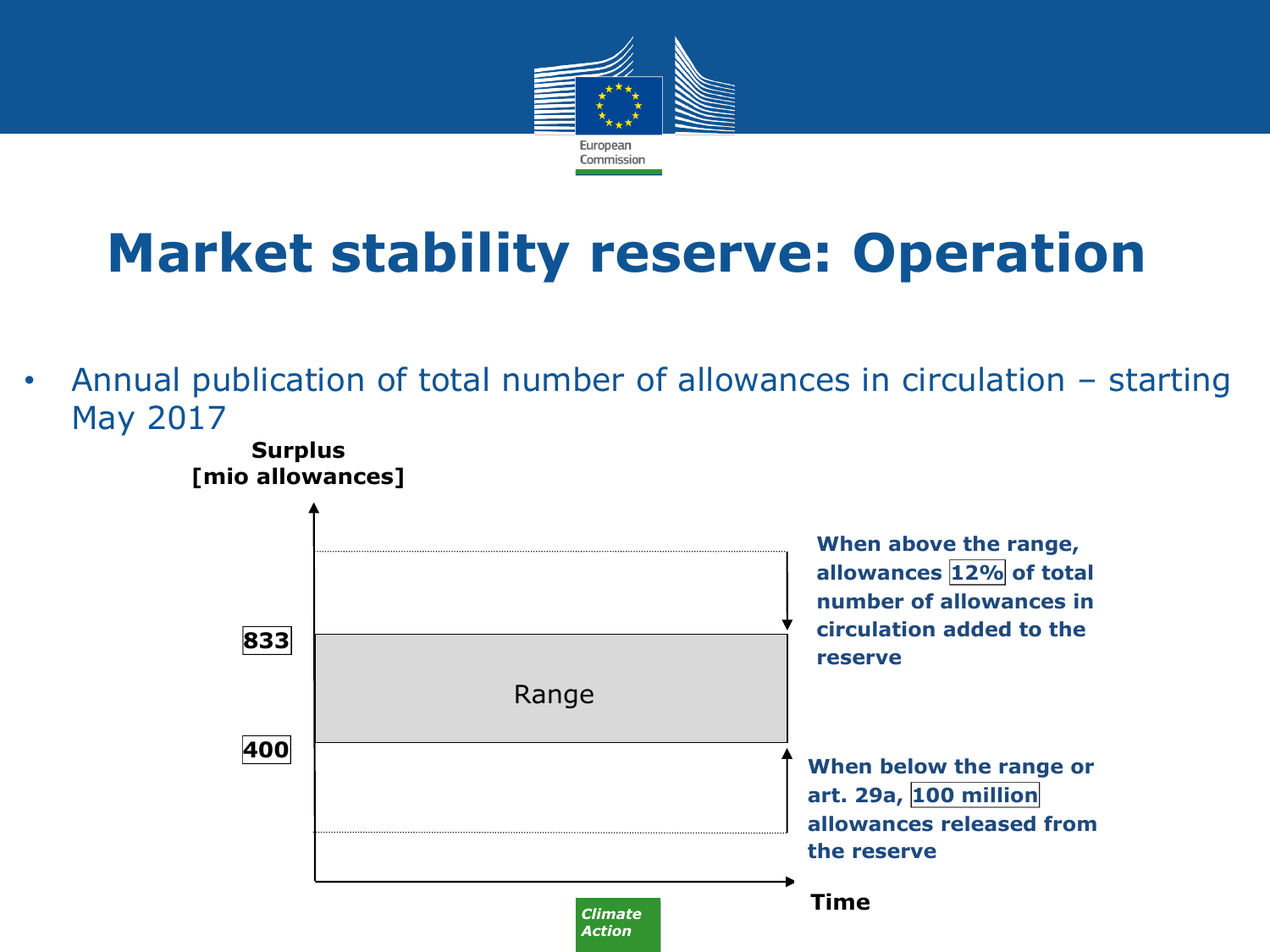

## **Market stability reserve: Basic architecture**

- Introduction at the start of phase 4 of the EU ETS in 2021
	- To provide regulatory certainty during phase 3 and give market participants lead-time before the rule changes applies
- The reserve is rule-based no leeway for discretion in implementation
- No need for new institutions or new data fully embedded in existing framework
- Captures all changes in demand, including due to interaction with complementary policies
- Due to its automatic nature early review of key parameters in 2026
- At the end of each trading period, allowances held in the reserve are carried forward
- Does not affect free allocation to industry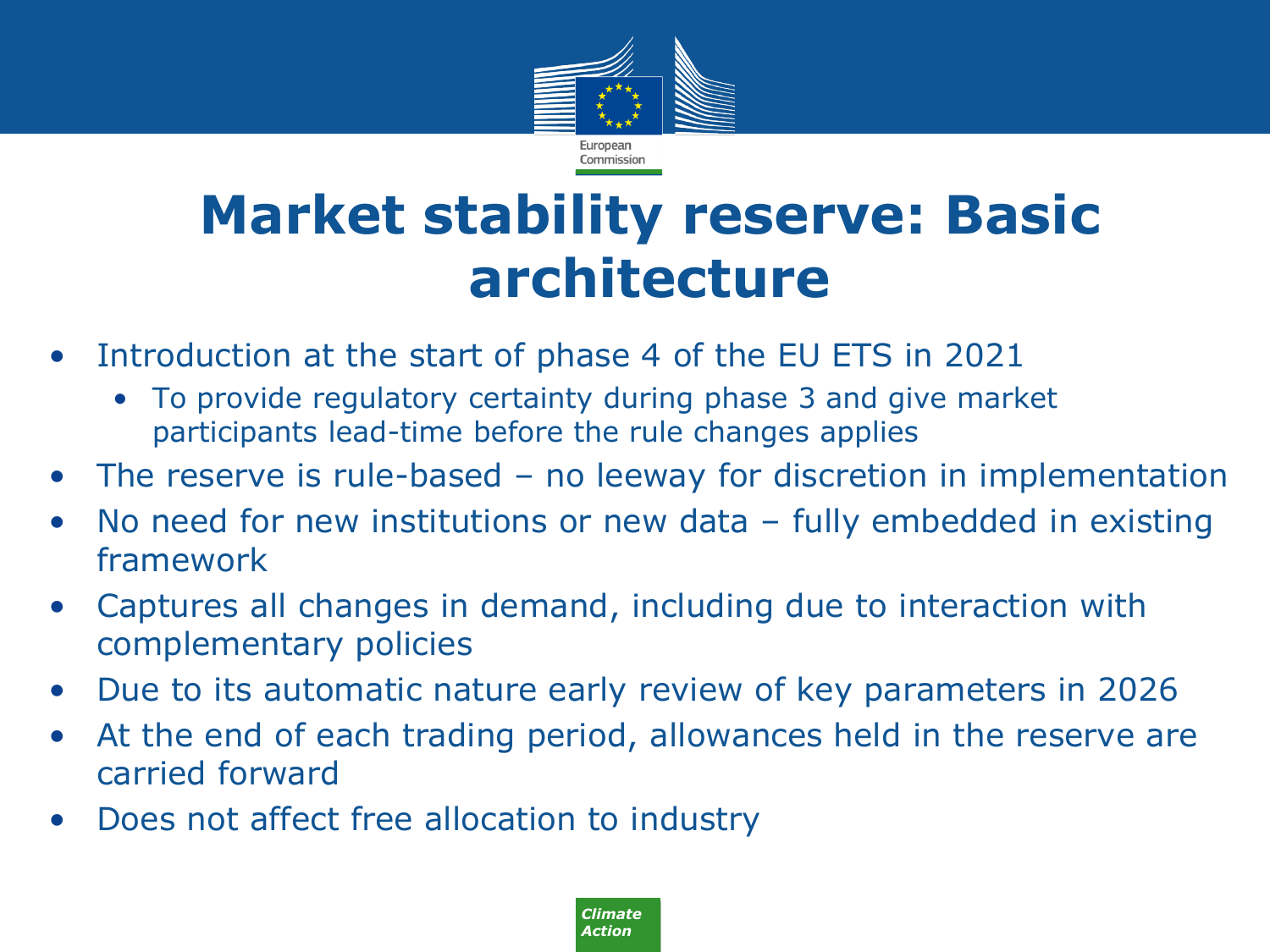

## **Linear reduction factor**



Proposed 40% greenhouse gas emissions reduction target

Linear reduction factor of 2.2 % as of 2021

- Not part of the legal proposal on the EU ETS
- Insufficient to reduce the imbalance in the mid-term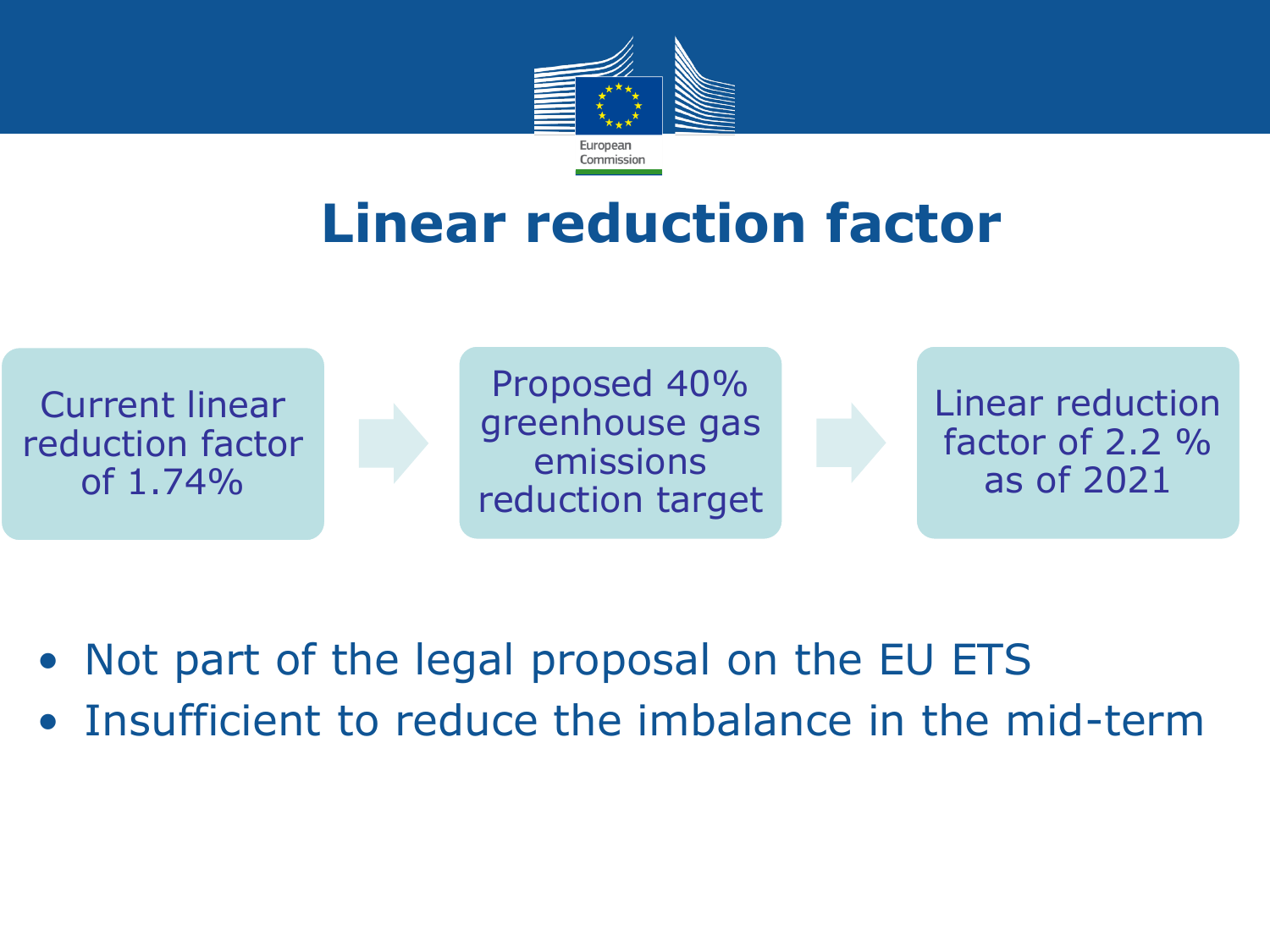

#### **Next steps**

- Most important is to have a decision as early as possible on the reserve;
- Reserve is a "no regret" measure independently of how the 2030 framework rules will look like;
- Council: next Environment Working Party in June
- European Parliament: 1<sup>st</sup> exchange of views in ENVI Committee in March, formal timetable to be fixed after the elections